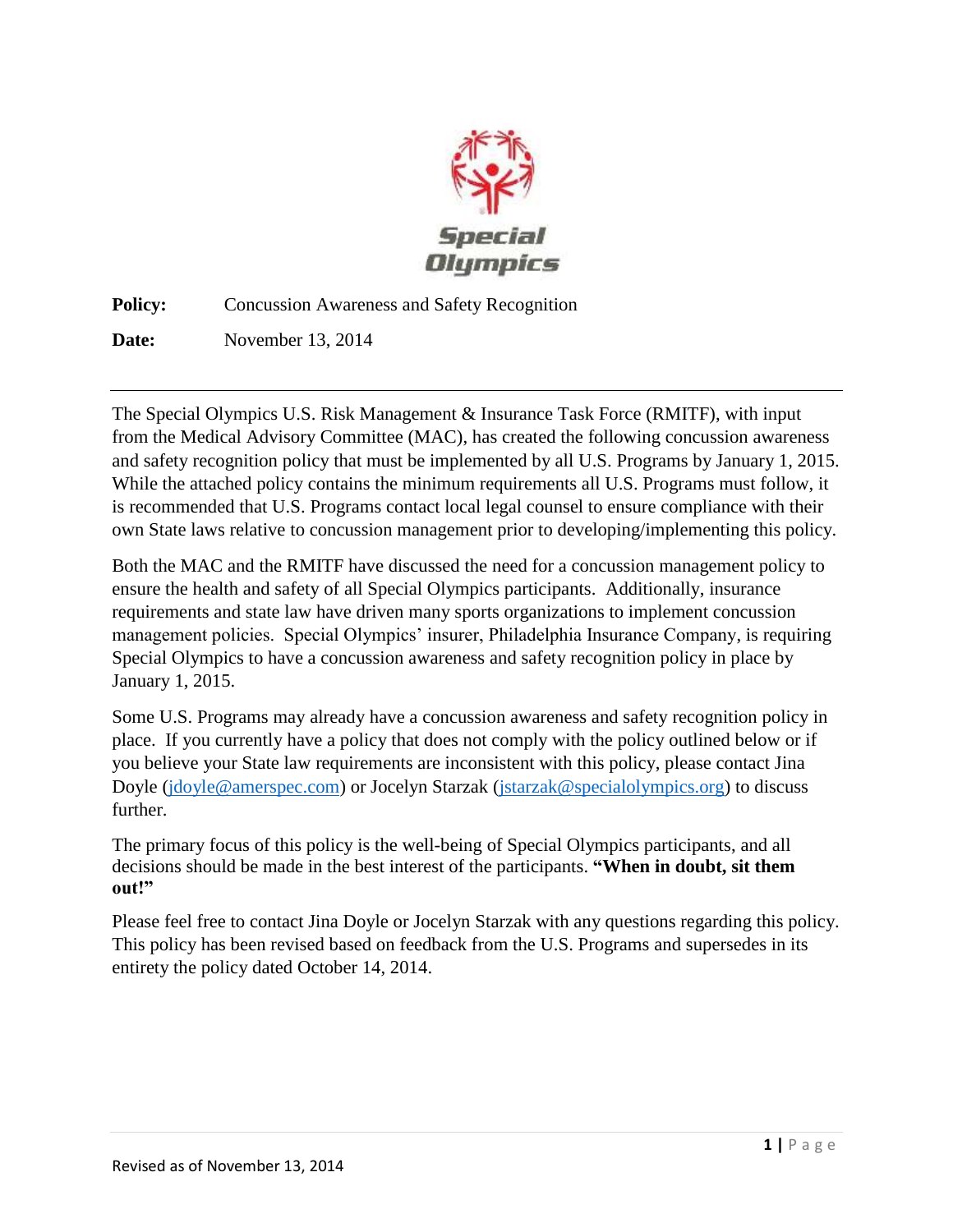## **CONCUSSION AWARENESS AND SAFETY RECOGNITION POLICY**

### **Objective**

It is Special Olympics' intent to take steps to help ensure the health and safety of all Special Olympics participants. All Special Olympics participants should remember that safety comes first and should take reasonable steps to help minimize the risks for concussion or other serious brain injuries.

#### **Defining a Concussion**

A concussion is defined by the Centers for Disease Control as a type of traumatic brain injury caused by a bump, blow, or jolt to the head as well as serial, cumulative hits to the head. Concussions can also occur from a blow to the body that causes the head and brain to move quickly back and forth—causing the brain to bounce around or twist within the skull. Although concussions are usually not life-threatening, their effects can be serious and therefore proper attention must be paid to individuals suspected of sustaining a concussion.

## **Suspected or Confirmed Concussion**

Effective January 1, 2015, a participant who is suspected of sustaining a concussion in a practice, game or competition shall be removed from practice, play or competition at that time. If a qualified medical professional is available on-site to render an evaluation, that person shall have final authority as to whether or not a concussion is suspected. If applicable, the participant's parent or guardian should be made aware that the participant is suspected of sustaining a concussion.

#### **Return to Play**

A participant who has been removed from practice, play or competition due to a suspected concussion may not participate in Special Olympics sports activities until either of the following occurs (i) at least seven (7) consecutive days have passed since the participant was removed from play and a currently licensed, qualified medical professional provides written clearance for the participant to return to practice, play and competition or (ii) a currently licensed, qualified medical professional determines that the participant did not suffer a concussion and provides written clearance for the participant to return to practice play immediately. Written clearance in either of the scenarios above shall become a **permanent record**.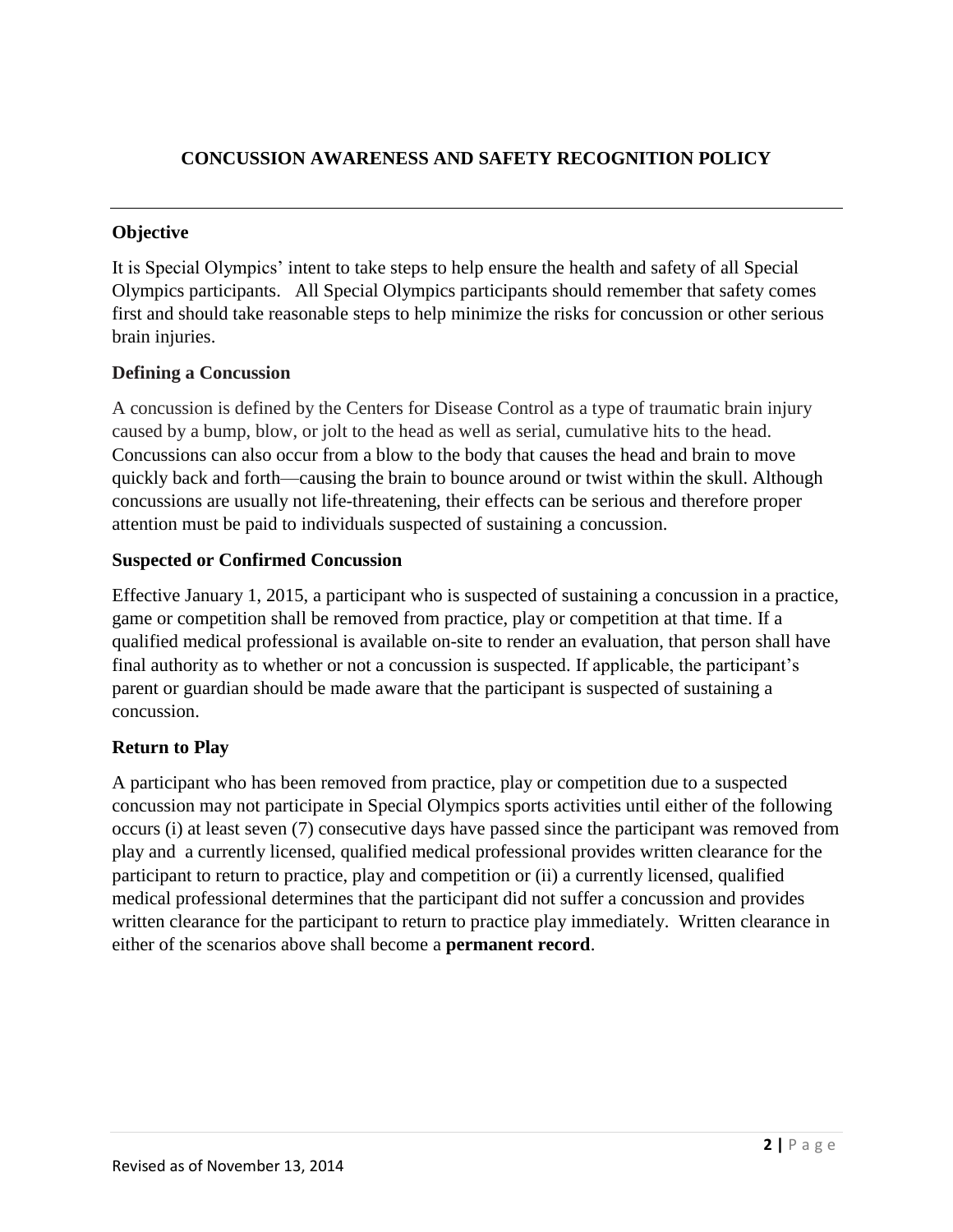## **Required Training and Timeline**

All Coaches are required to complete one of the following concussion awareness training courses:

- The Center for Disease Control's Heads-Up Concussion in Youth Sports training course, which is available at [http://www.cdc.gov/concussion/HeadsUp/online\\_training.html.](http://www.cdc.gov/concussion/HeadsUp/online_training.html) Certificate of completion must be submitted to the state Program.
- National Federation of State High School Associations Concussion in Sports training course which is available at [https://nfhslearn.com/courses/38000.](https://nfhslearn.com/courses/38000) (Many State Athletic Associations require their high school coaches to complete this course.)

Any concussion awareness training other than the above-referenced courses must be approved by SOI. For Coaches registering for the first time on or after January 1, 2015, confirmation of such training must be provided to the U.S. Program prior to the individual beginning volunteer duties. For Coaches registered prior to December 31, 2014, confirmation of such training must be provided to the U.S. Program no later than December 31, 2015. Any Program that is unable to meet this deadline may request a waiver from SOI by providing the reason for requesting the waiver and a plan for implementing the coaches training requirement to Jocelyn Starzak (jstarzak@specialolympics.org).

U.S. Programs must implement a system for tracking completion of the concussion awareness training by Coaches.

# **Frequency of Training**

Concussion awareness training must be completed by all Coaches at least once every three years.

#### **Communication with Parents and Guardians**

U.S. Programs are required to communicate in writing to all participants and/or parents/guardians, the concussion awareness and safety recognition program, as outlined in the Suspected or Confirmed Concussion and Return to Play sections of this policy.

The Centers for Disease Control website http://www.cdc.gov/concussion/headsup/ provides additional resources relative to concussions that may be of interest to participants and their families.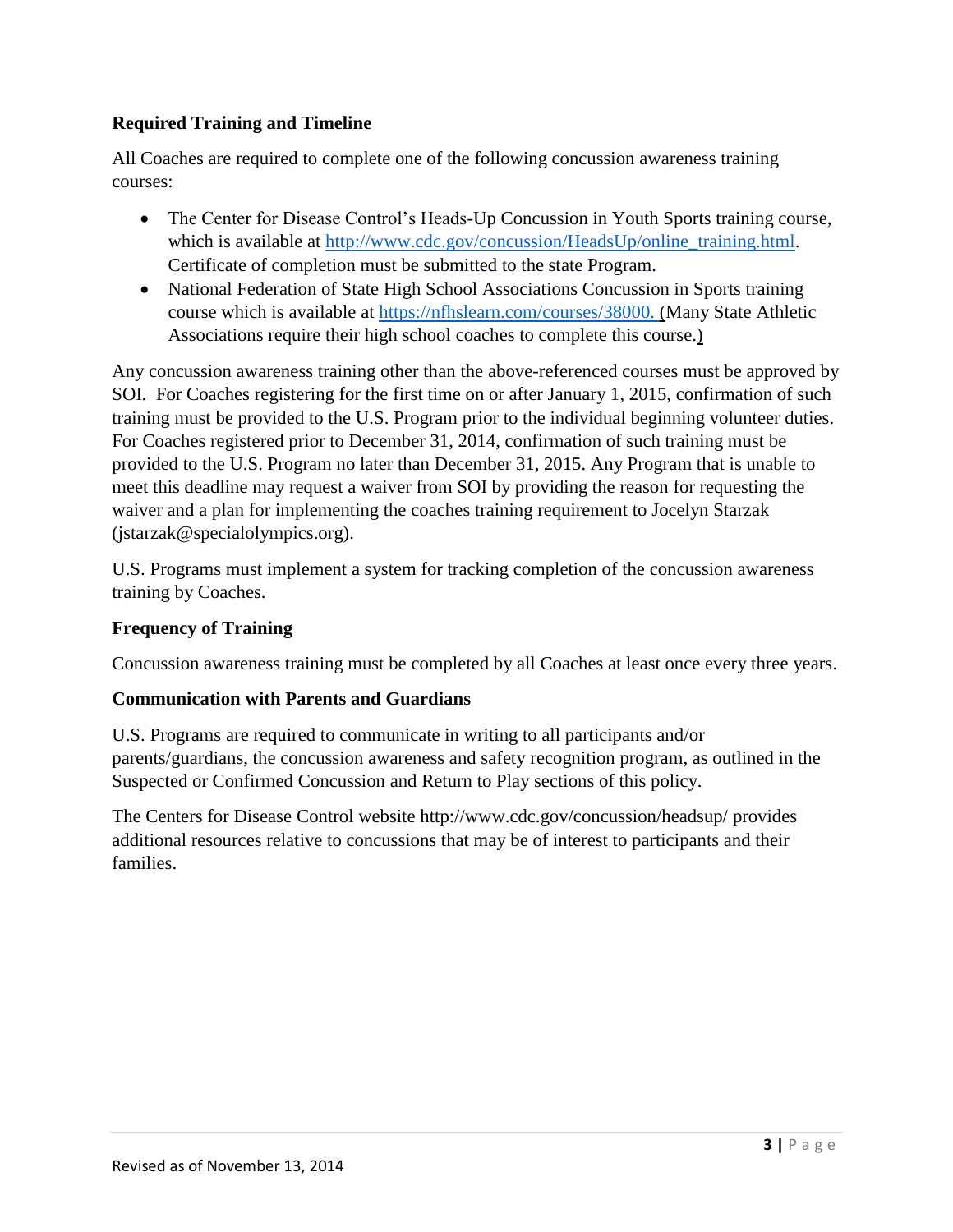- 1. Who is considered a "qualified" medical professional?
	- The definition of "qualified" medical professional varies by State. Each U.S. Program should consult local legal counsel to determine the Program's definition of "qualified" medical professional.
- 2. Can a U.S. Program use a concussion awareness training system that is different from the CDC Head's Up training?
	- Special Olympics, Inc. will consider alternative training systems. If you are interesting in utilizing an alternative training system, please provide a copy of the training (or link to the training) to Jocelyn Starzak [\(jstarzak@specialolympics.org\)](mailto:jstarzak@specialolympics.org) or Jina Doyle [\(jdoyle@amerspec.com\)](mailto:jdoyle@amerspec.com) for consideration.
- 3. What is the recommended approach for communicating in writing the concussion awareness and safety recognition program to participants/parents/guardians?
	- It is recommended that U.S. Programs provide the concussion awareness and safety recognition program with the athlete medical at least once every three years and also periodically distribute via newsletters, website, etc.
- 4. How often is the CDC training required?
	- After the initial training is completed (as outlined in the policy), all coaches must complete the training and provide confirmation of such training to their Program at least once every three years. Frequency of training is consistent with the requirements for coach's certification, volunteer screening and Protective Behaviors training so that the training can be incorporated into the current tracking processes.
- 5. How should parents/guardians be notified of a suspected concussion?
	- The Center for Disease Control's website includes several tools that can be provided to parents/guardians of a participant with a suspected concussion. It will also be important to share with the parent/guardian next steps relative to the participant's return to play, as outlined in the policy.
- 6. Is my Program subject to State law requirements?
	- At this time, most U.S. States have laws addressing concussions. The requirements of the laws of each State can vary significantly, so each Program should consult its legal counsel to ensure compliance with local laws. In addition, the following website provides an overview of concussion laws in each state: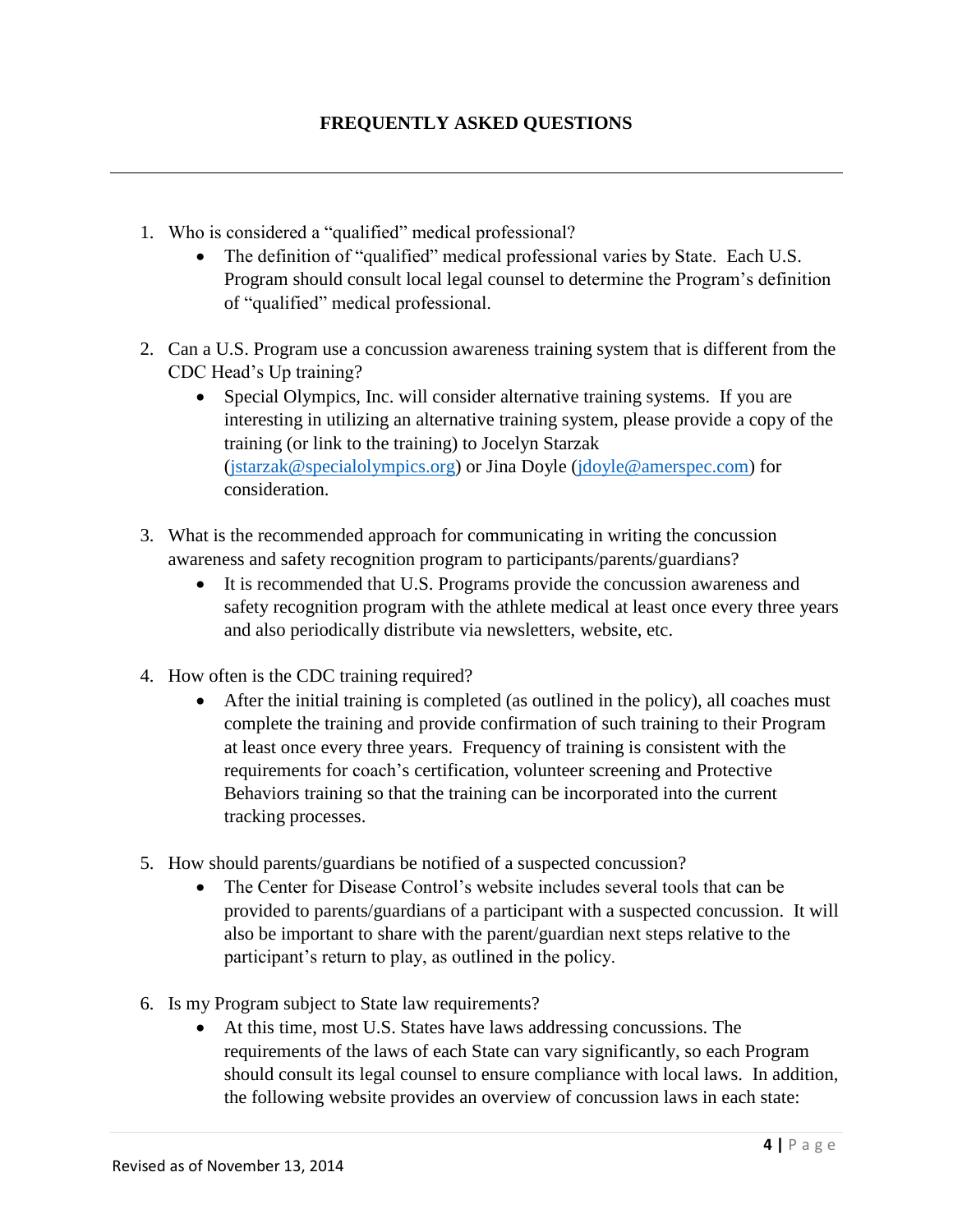[http://www.ncsl.org/research/health/traumatic-brain-injury-legislation.aspx#1.](http://www.ncsl.org/research/health/traumatic-brain-injury-legislation.aspx#1) This website should not replace qualified counsel, but can be used as an initial resource.

- 7. Why are coaches for non-contact sports required to complete concussion awareness training?
	- Although concussions may be more likely to occur in contact sports, concussions can occur as a result of any organized or unorganized recreational activity, and therefore it is important that all coaches participate in concussion awareness training.
- 8. Why do Special Olympics' Return to Play requirements as outlined in the Concussion Awareness and Safety Recognition Policy differ from the guidelines provided via the concussion training courses?
	- The return to play guidelines described in some of the concussion training courses require gradually re-introducing strenuous physical activity over the course of several training sessions for those who have suffered concussions. Because Special Olympics' practices/activities do not occur on a daily basis as is often the case for interscholastic sports training, a similar type of return to play could be difficult to administer and could require a long period of time before an athlete is able to fully participate in Special Olympics activities. The Return to Play protocol included in the Special Olympics concussion awareness policy incorporates the RMITF's and MAC's careful consideration of the most appropriate Return to Play protocol for Special Olympics athletes/activities.
- 9. There are multiple CDC Head's Up trainings. Which CDC Head's Up training should Special Olympics coaches take?
	- The policy requires the Heads-Up Concussion in Youth Sports training course, which is available at [http://www.cdc.gov/concussion/HeadsUp/online\\_training.html.](http://www.cdc.gov/concussion/HeadsUp/online_training.html) The CDC website includes other resources/tools for parents, clinicians and school staff that can be used, as needed.
- 10. What is the procedure for tracking coach completion of concussion training?
	- Each U.S. Program must implement its own policies and procedures for tracking completion of the concussion training.
		- o Center for Disease Control (CDC) Training The coach will receive a certificate at the end of the training course that can be printed and sent to the Special Olympics Program. Alternatively, for those Programs that wish to track the training in a manner similar to protective behaviors, SOI is in the process of developing a quiz that will be on the SOI website and will direct coaches to complete the quiz after taking the CDC training. Programs will then be notified by SONA of coaches who complete the quiz.